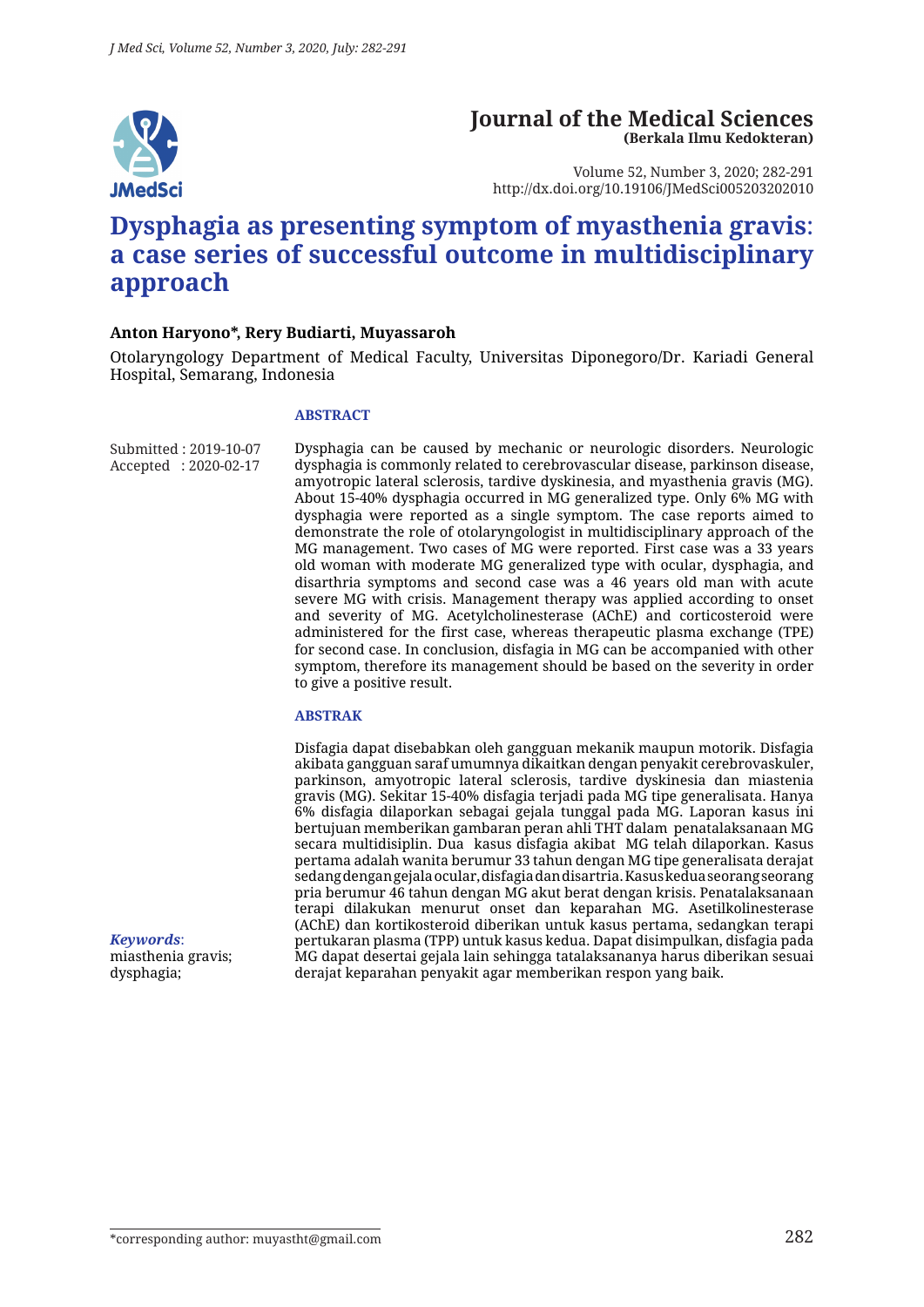#### **INTRODUCTION**

Dysphagia is a symptom of various diseases due to congenital and/or certain systemic disorders. The prevalence of dysphagia ranges from 7-22% in people over 50 years. Risk factors for dysphagia are old age, gastric acid reflux, stroke, head and neck malignancy, head trauma, Parkinson's disease, multiple sclerosis, muscular dystrophy, and myasthenia gravis (MG).1,2 Myasthenia gravis is a rare autoimmune disease that causes muscle weakness. The disorder underlying this disease is the presence of antibodies that attack the nicotinic receptors in the neuromuscular junction. The prevalence of MG is about 20 cases per 100,000 lives. The highest incidence occurs in women over 40 years and even higher in men over 50 years.1 Myasthenia gravis is classified into two types, namely ocular MG (10%) and generalized MG (90%). This disease can worsen in a matter of weeks or months.3,4

Dysphagia in MG cases is around 15 - 40% of patients with generalized MG. It can be a single symptom or as a accompanying symptom. Only 6% cases manifested dysphagia as a single symptom of MG.<sup>2</sup> Patients with dysphagia due to MG need appropriate management involving multidisciplinary approach in order to obtain a optimal result.2,5,6 Assessment of dysphagia includes the existence of impaired swallowing function, the level of anatomy involved, and the underlying disease. Management of MG has several therapeutic modalities that can be given based on the severity and onset of MG.7 The purpose of this paper was to report two cases of dysphagia in MG and their management using multidisciplinary approach.

### **CASE REPORT**

### **Case I**

A 33-year-old woman came with a chief complaint of hard to swallow. The patient had been complaining of difficulty in swallowing for two months that felt increasingly worsen. The patient must exert energy to swallow. The patient could only eat a little ammount of porridge with the help of gulping water. The patient did not choke or cough when eating or drinking. The patient experienced nasal voice after talking for a long time. Shortness of breath sometimes felt. The patient was often sleepy and the eyelids closed themselves during the daytime. There was no blurred or double vision. No complaints of limb weaknesses. The patient had been experiencing nasal voice after talking for a long time for five months and the patient often felt sleepy during the day. The patient did not complain of difficulty in swallowing, limb weakness, or shortness of breath. The patient was already treated at the Neurology Department of the regional hospital to get 2 kinds of drugs and the complaints were improved. A history of such illness was denied. History of high blood pressure and history of diabetes mellitus (DM) were denied. No family member who had such disease previously. The patient was a housewife, with low socioeconomic status.

The physical examination found good general condition, good level of awareness. Vital signs were within normal limits. Mesocephalic head, symmetrical face, eyes were within normal limits. Neck lymph node enlargement was absent. Heart, lung, and abdomen examination results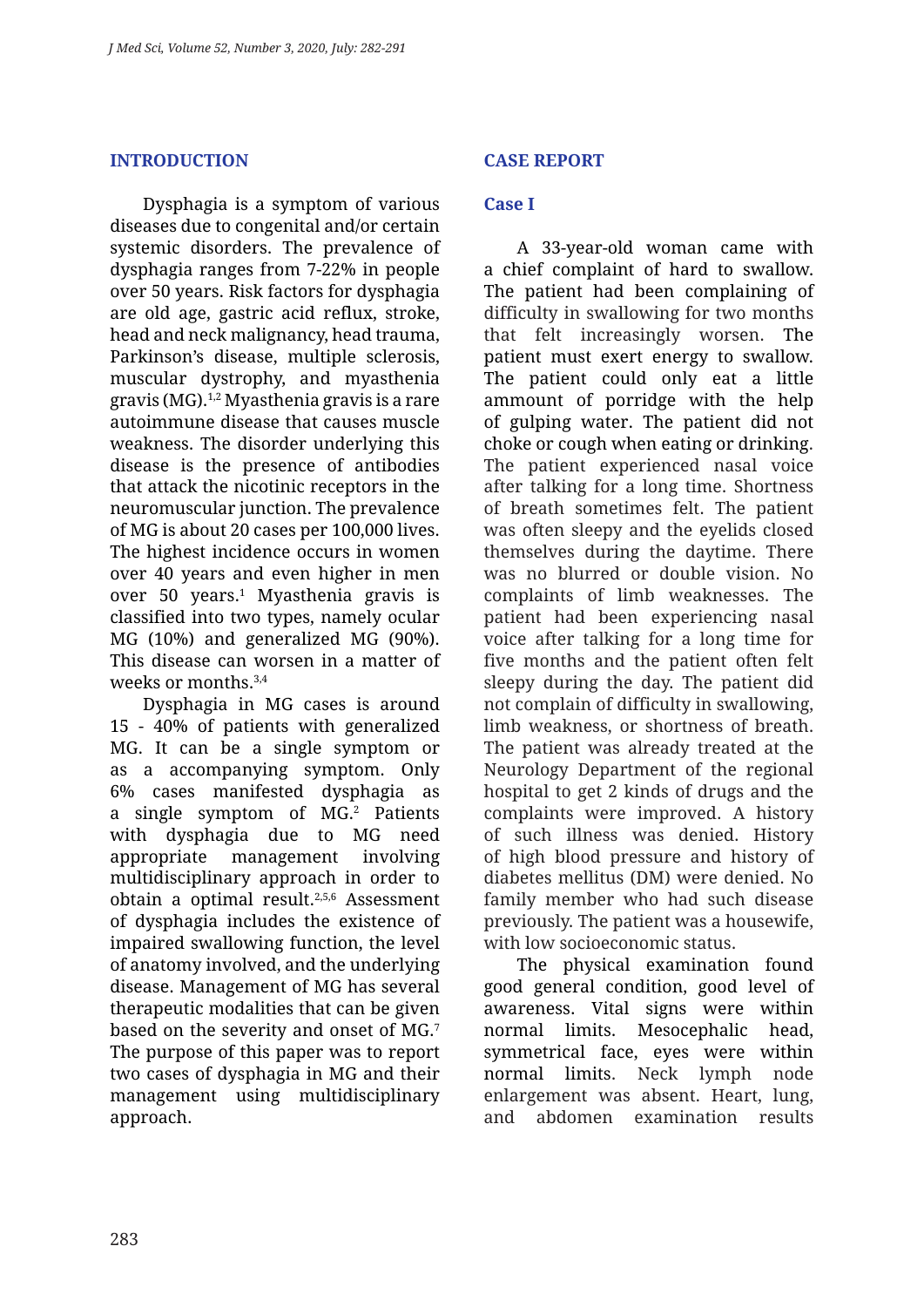were within normal limits. There were no limb weaknesses. At the time of the drinking test, the patient could drink 100 cc of water, more than 10 sec, and did not choke or cough while drinking and did not vomit.

Local status of ear, nose, and throat were within normal limits. Positive gag reflex. Laboratory blood tests were within normal limits. Chest x-ray in anteroposterior and lateral position showed no abnormalities. The results of oesophagographic examination showed a partial narrowing of 1/3 proximal of the oesophagus, which concluded of suspected esophagitis. The main diagnosis was pharyngeal phase of dysphagia with the suspected neuromuscular abnormalities.



FIGURE 1. Esophagography

Consultation results from the Department of Neurology found good general condition, GCS of 15. Eyes: isochoric pupils, pupillary reflexes  $+/+$ , neck: stiff neck (-). Cranial nerve: within normal limits, sensibility, vegetative, and motoric functions were within normal limits. Watenberg test (+), count test: hypotonia (+). EMG examination showed a decrease of >20% on repetitive stimulation of 20 Hzin left flexor carpi ulnaris muscle which could support the diagnosis of MG. The Neurology Department assessments were dysarthria and dysphagia due to MG. The patient gave her informed consent prior and then underwent FEES examination. The results of FEES examination showed pharyngeal phase of dysphagia due to neuromuscular disorder (MG), no aspiration signs were obtained. Patients were advised for soft diets and swallowing muscle physiotherapy. The results of MSCT Scan of thorax showed no abnormalities, no visible lung mass or mediastinal mass, no thymoma.

The patient was given RL infusion therapy of 20 drip per minute, injection of methyl prednisolone 125 mg/12 h IV for 4 days then tappering off, mestinon 60 mg/6 h orally. On day 4 of the treatment, the patient did not complain of difficulty in swallowing and there were no complaints of nasal voice. The patient was tested, and could drink 100cc in less than 4 sec. The patient was discharged on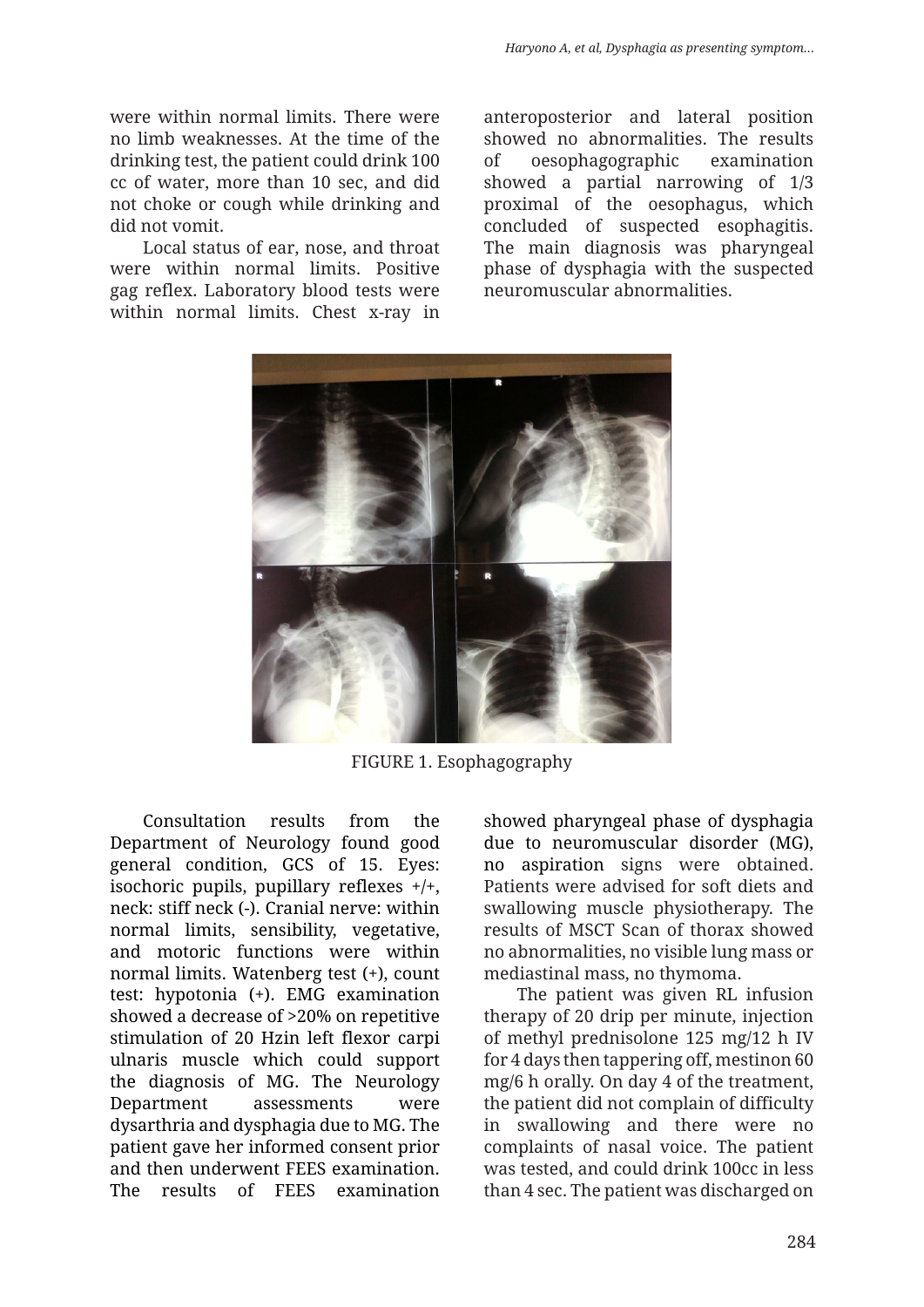the  $7<sup>th</sup>$  day of treatment (after tappering off) and recommended to do a followup examination in one week with home therapy of 60 mg of mestinon/6 h orally.

One week later the control, the patient went to the ENT clinic and there were no complaints of difficulty in swallowing or nasal voice. Patients were given 60 mg/8 h of pyridostigmine therapy orally.

# **Case II**

A 46-year-old male consulted from the Department of Neurology with major complaints of difficult to swallow. The patient had been complaining of difficulty in swallowing for a week, even hard to swallow saliva, had nasal voice, and eyes closed themselves. The complaints increasingly aggravated and did not improve after patients took mestinon. The patient sometimes experienced shortness of breath and cough. The patient had been complaining of difficulty in swallowing for six months, swallowing food should be encouraged with drinking water, had nasal voice, and both eyes often closed themselves. Complaints felt worsen in the afternoon and evening. Patient went to the regional hospital and was given mestinon drugs taken 2 times a day. After taking the medicine, the complaint felt better.

A previous history of such illness was denied. History of high blood pressure and DM was denied. No family member who had such illness previously. The patient was an employee, treated using health insurance, socio-economic status was sufficient.

On physical examination found good general condition, good level of awareness. The patient had been installed NGT, vital signs were within normal limits. Mesocephalic head, symmetrical face, isochoric pupils, ptosis of right eye. Throat examination showedno gag reflex, nose and ears examination results were within normal limits. Heart, lungs, and abdomen examinations

results were within normal limits. There were no limb weaknesses. Physiological reflexes of the upper and lower limbs were normal. Pathological reflexes were not found. There were  $9<sup>th</sup>$  and  $10<sup>th</sup>$  nerve palsy. Watenberg test was positive.

Chest X-ray did not reveal any infiltrates on the lungs. MSCT scan of the head without contrast showed lacunar infarction in posterior crus of the left and right internal capsule. Results of blood laboratory examination showed hypernatremia (152 mmol/L), and other parameters were within normal limits. EMG showed a decrease in repetitive nerve studies in 3Hz, 8Hz, and 20 Hz stimuli that support the diagnosis of MG. Therapy was continued.

Clinical diagnosis:  $9<sup>th</sup>$  and  $10<sup>th</sup>$ cranial nerve palsy, dysarthria, dysphagia. Topical diagnosis: suspected neuromuscular junction, and etiological diagnosis: 1. MG. 2. Non-hemorrhagic stroke. Joint care with the department of Medical Rehabilitation, Clinical Nutrition, and ENT. Patients received  $O<sub>2</sub>$  of 3 L/min through nasal cannula, RL infusion of 20 drip per min, mestinon 1 tablet/6 h, prostigmin injection of 1 ampul/8 h IV, injection of methylprednisolone 125 mg/12 h IV, vitamin B1, B6, B12 1 tablet/8 h orally.

The assessment of the otolaryngology department was pharyngeal phase of dysphagia with the  $9<sup>th</sup>$  and  $10<sup>th</sup>$  cranial nerve palsy. Fiberoptic endoscopy evaluation of swallowing was conducted with the result of pharyngeal phase of dysphagia from neuromuscular abnormalities, silent aspiration was obtained. NGT is maintained. One week of the treatment, the patient could not swallow saliva resulting in salivary retention and shortness of breath. The patient was transferred to the ICU due to the threat of respiratory failure and MG crisis. The chest X-ray showed duplex pleural effusion and perihilar infiltrate. The therapy was continued with  $O<sub>2</sub>$  of 10 L/min through mask and nebulisation was done. Patients were programmed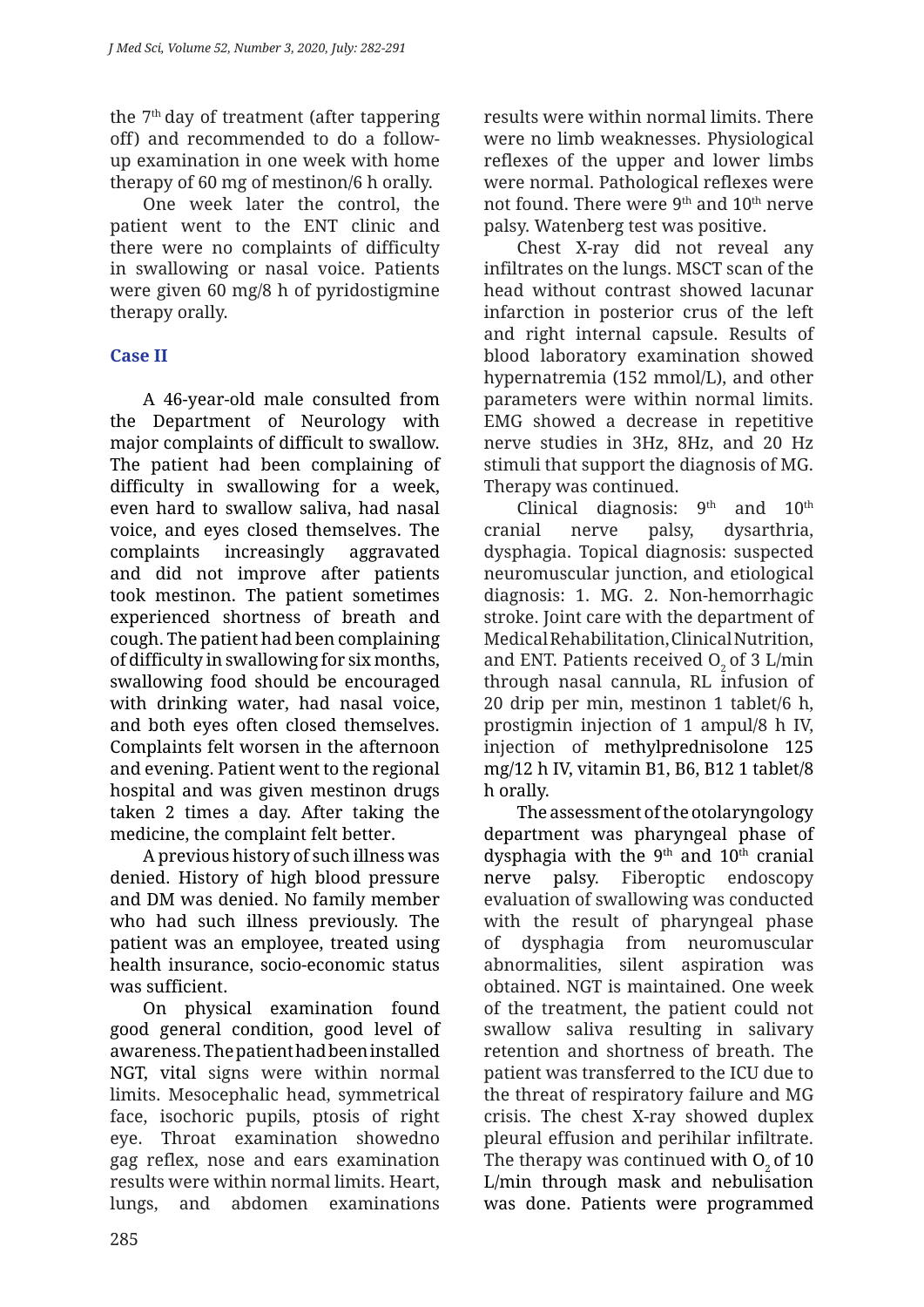for therapeutic plasma exchange (TPE) 6 times every 2-3 days. After the first TPE, the patient underwent improvement, complaints of shortness of breath were reduced, nasal noise was reduced, difficulty in swallowing was reduced and ptosis was improved. After the 5<sup>th</sup> TPE, methylprednisolone injection was tapered off for 3 days and the patient was given mestinon 60 mg/6 h orally. The patient's clinical condition was improved after the 6<sup>th</sup> TPE and the NGT was removed.

FEES examination for evaluation of therapy was conducted after TPE was completed. The test results showed no sign of dysphagia. The patient was discharged with mestinon therapy 60 mg/ 6 h orally. He had given his written informed consent before.

# **DISCUSSION**

Patients with dysphagia need a comprehensive examination from the history of illness, physical examination including neurological examination, and laboratory examination. Laboratory examinations include the detection of acetylcholine receptors (AChR) which can help to look for the causes of dysphagia due to MG, measurement of muscle enzymes for inflammatory myopathy, or thyroid function tests to enforce toxic myopathy.3 Another supportive examinations for dysphagia are barium esophagography, videofluoroscopic swallowing study (VFSS), fiberoptic endoscopic evaluation of swallowing (FEES) test, upper endoscopy, and esophageal manometry.3

Myasthenia gravis is a rare autoimmune disease that causes muscle weakness. The disorder underlying this disease is the presence of antibodies that attack the nicotinic receptors in the neuromuscular junction.2,5 The prevalence of MG is about 20 cases per 100,000 lives. The highest incidence occurs in women over 40 years and even higher in men over 50 years.<sup>2</sup>

The typical clinical feature of MG is fluctuating muscle weakness, especially after activity. The weaknesses include weakness of the eye and facial muscles, namely ptosis, diplopia and facial muscle weakness. Bulbar muscle weaknesses are nasal sounds, nasal regurgitation, difficulty in chewing, difficulty in opening the jaw, difficulty in swallowing or coughing when eating or drinking which can cause aspiration complications. Muscle weakness occurred in the upper limb is more frequent than in the lower limb. Respiratory muscle weakness, intercostal and diaphragmatic muscles weakness, causes  $\mathrm{CO}_2^-$  retention and hypoventilation, which can cause neuromuscular emergencies.6 Both of the cases above showed pharyngeal phase of dysphagia which was caused by neuromuscular disorder.

Clinical classification of MG according to Osserman can be divided into five groups i.e. 1) Ocular MG, which only attacks the ocular muscles, accompanied by ptosis and diplopia. Very mild, no cases of death; 2) Mild generalized MG, slow onset, usually in the eyes, gradually spread to the skeletal and bulbar muscles. The respiratory system is not affected. The response to pharmacology therapy is good. Low mortality rate; 3) Moderate generalized MG, gradual onset and is often accompanied by ocular symptoms, then continues to get more severe with the attack of all the skeletal and bulbar muscles. Dysarthria, dysphagia, and difficulty of chewing are more evident than in mild myasthenia gravis. The respiratory muscles are not affected. The response to pharmacology therapy is less satisfactory and patient's activity is limited, but the mortality rate is low; 4) Acute severe MG, rapid onset with the severe weakness of the skeletal and bulbar muscles accompanied by the start of breathing muscles weakness. The disease usually develops maximally within six months. Poor response to pharmacology therapy. The incidence of miastenic, cholinergic, and combined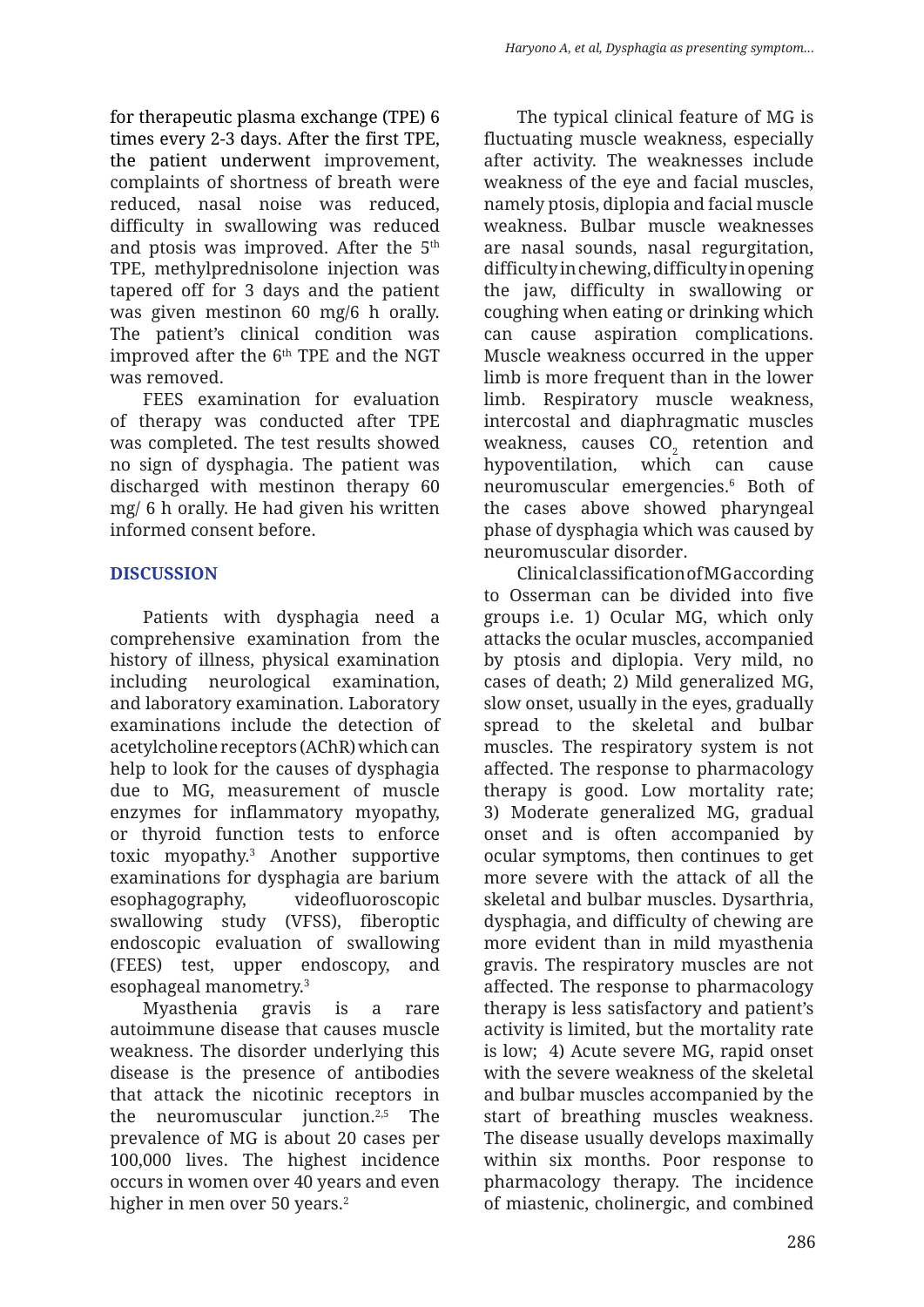crisis are high. High mortality rate; 5) Advanced severe MG, arises at least 2 years after the onset of symptoms of group I or II. MG develops slowly or suddenly. The response to drugs and the prognosis is poor. $6, 7$ 

Case I was classified as moderate generalized MG, in which patients had ocular symptoms with dysarthria and dysphagia. The patient have a good treatment response. Case II was classified as acute severe MG where the patient had a MG crisis and had a poor response to the administration of anticholinesterase inhibitors and improved after TPE was done.

The cause of MG is the presence of antibodies to the nicotinic type of AChR receptor (anti-ACHR). The amount of AChR in the postsynaptic membrane is reduced due to the presence of anti-AChR. Anti-AChR is found in 80-90% of the MG patients. The cause of antibody production is based on the majority theory which states that about 80% of patients with MG have abnormalities in the thymus or thymoma.<sup>6</sup>

A simple examination, Ptosis, can be performed to establish a diagnosis of MG. Ptosis can be assessed by closing the eyelid in 30 sec or less when the patient is told to look up at one point (Watenberg test). Bulbar muscle weakness can be assessed by having the patient count to 50, then there will be nasal or weak voice. Respiratory muscle weakness can be assessed by asking the patient to take a deep breath and exhale strong breath through the nose, a weak breath and cough accompanied by tachypnea or tachycardia can support the diagnosis of  $MG<sub>1</sub><sup>7</sup>$ 

Investigations to establish MG diagnosis include 1) Assessment of acetylcholine anti-receptor antibodies. These antibodies are specific for MG and are very useful for establishing the diagnosis. These antibody titers are elevated in 90% of patients with MG in groups IIA and IIB, and 70% in group I. These antibody titers generally correlate with the severity of the disease. 2) Skeletal anti-muscle antibodies, these antibodies are found in more than 90% of patients with thymoma and approximately 30% of patients with MG. Patients who have no antibodies in their serum and also no anti-acetylcholine receptor antibodies, then the possibility of thymoma is very small. 3) Tensilon (edrophonium chloride) test, tensilon is a cholinesterase inhibitor. This test is very useful if the examination of anti-acetylcholine antireceptor antibodies cannot be done, or the test results are negative while clinically still suspected of MG. If there are no side effects after giving 1-2 mg tensilon intravenously, then 5-8 mg of tensilon is injected again. The reaction is considered positive if there is a clear improvement in muscle strength (for example within 1 min), disappearance of ptosis, the arm can be held in a longer abduction position, and increased vital capacity. 4) Prostigmin test, prostigmin of 0.5-1.0 mg mixed with 0.1 mg of atropine sulphateare injected intramuscularly or subcutaneously. The test is considered positive if symptoms disappear and energy improves. 5) Repetitive nerve stimulation test, a decrease in the amplitude of the combined muscle action potential with repeated stimulation of the peripheral nerve with a frequency of 3 Hertz (decremental response). 6) Single fiber EMG test, the method is more sensitive, there is an increase in the interpotential interval.<sup>6,8</sup>

Both of the reported cases obtained positive Wartenberg test, positive speech test, decreamenton repetitive stimulation test that supported the diagnosis of MG. MG management has 4 choices, namely: improving neuromuscular transmission with AChE inhibitor such as pyridostigmine (mestinon), treatment of acute exacerbations with TPE, immunoadsorption, and intravenous immunoglobulin, immunosuppression, and thymectomy. Myasthenia gravis therapy options can be given according to the onset of the disease.<sup>6</sup>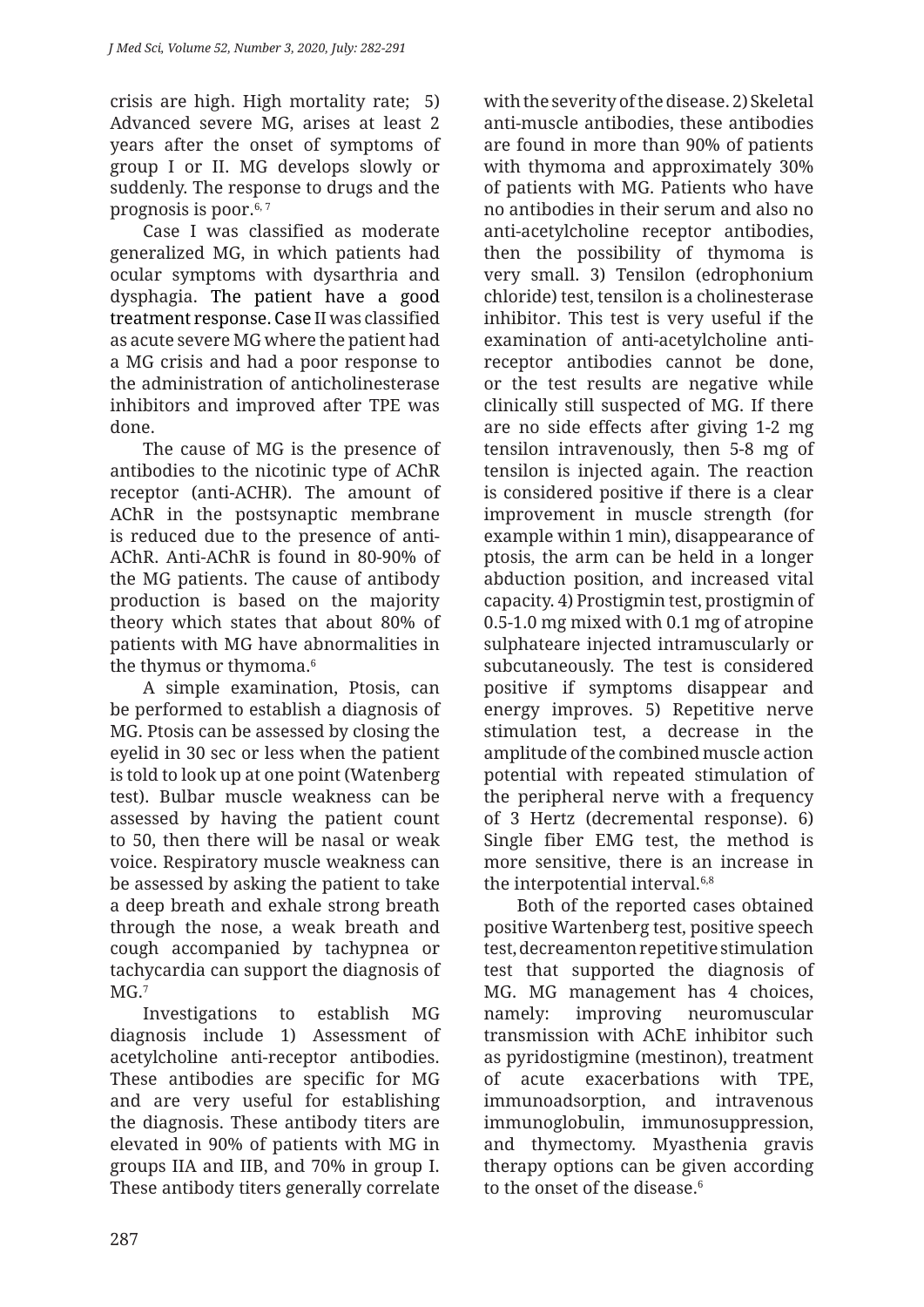

FIGURE 2. The choice of MG therapy according to the onset of the disease.<sup>6</sup>

Acetylcholinesterase inhibitors, work by inhibiting the formation of the cholinesterase enzyme which functions to break down acetylcholine, thereby indirectly increasing acetylcholine levels. Giving AChE can improve muscle weakness that occurs within hours but does not affect the course of the disease. High doses of AChE can cause "cholinergic crisis" with symptoms of miosis, bradycardia, hypersalivation, bronchoconstriction, lacrimation and sweating.6

Immunosuppressants can be used in MG therapy. Azathioprine is still the first choice for longterm immunosuppressants. Immunosuppression therapy such as azathioprine can be used on MG with a onset of several months. Corticosteroids are cheaper immunosuppressants. At the beginning of corticosteroids therapy, there is a risk of worsening of the disease. Long-term corticosteroid therapy must be avoided. Other immunosuppressant agents are cyclophosphamide and methotrexate.<sup>6</sup>

Plasmapheresis and intravenous immunoglobulin can be used in

myasthenic crisis. The plasmapheresis technique separates plasma from cells using membrane filtration or centrifugation. The cell is re-infused immediately after the cell plasma is removed. Albumin, colloids, crystalloids are used to maintain fluid volume and balance. Plasma exchange has high limitations and morbidity, so special equipment and trained personnel are needed. High doses of immunoglobulin are given intravenously and can be given on severe MG.6

Non-pharmacological therapy can be given to MG patients. This therapy can be in the form of exercise therapy, namely extensive joint motion exercises, breathing exercises in the form of inspiration breathing muscle exercises to strengthen the breathing muscles, pursed lip breathing and abdominal breathing, resistance and strength training which were proven effective for muscle diseases, occupational therapy to train how the movements are performed effectively, speech therapy in patients who experience facial and throat muscle weakness, and counseling therapy.7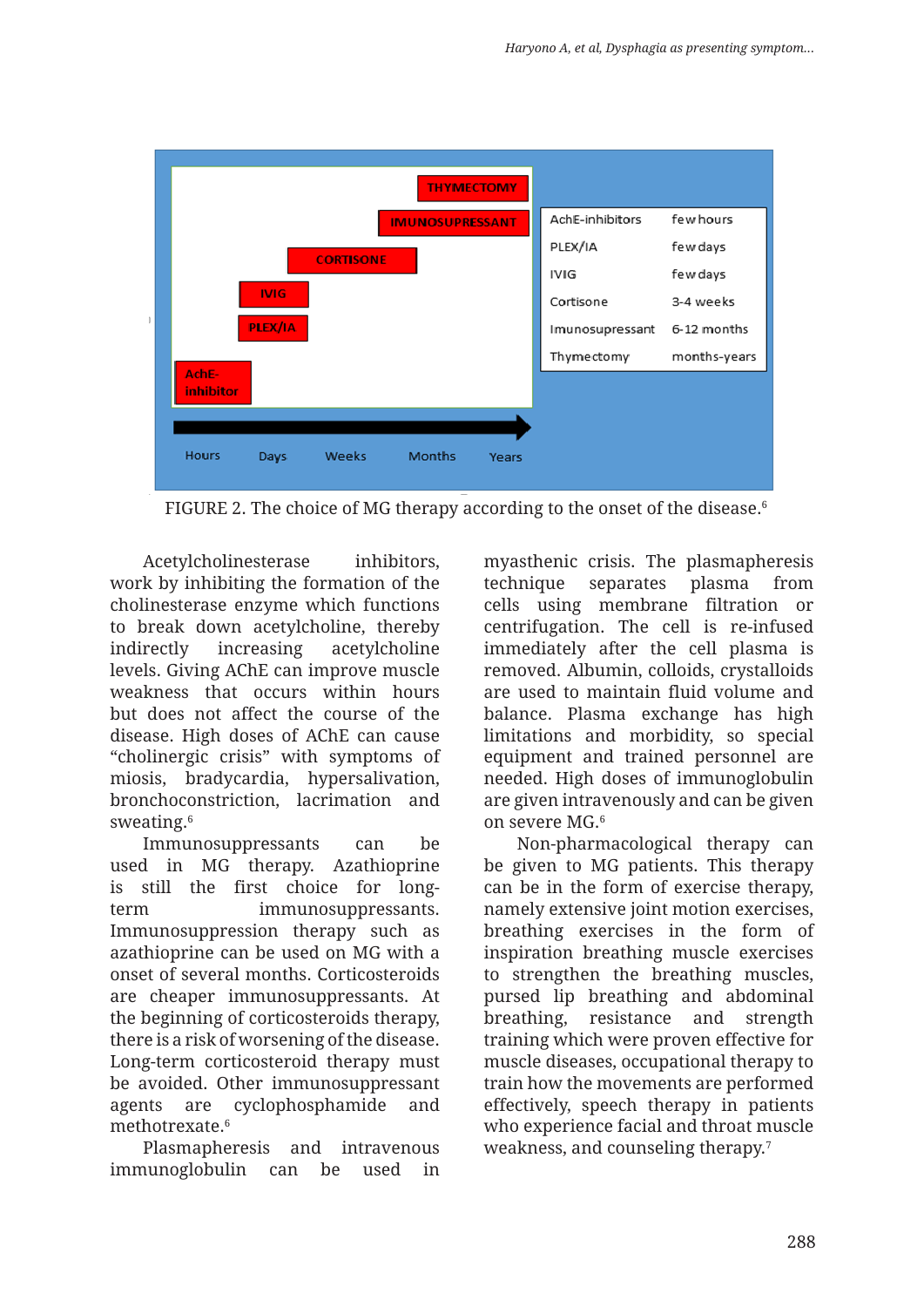

FIGURE 3. Algorithm of MG management (Euro Myasthenia Guidelines)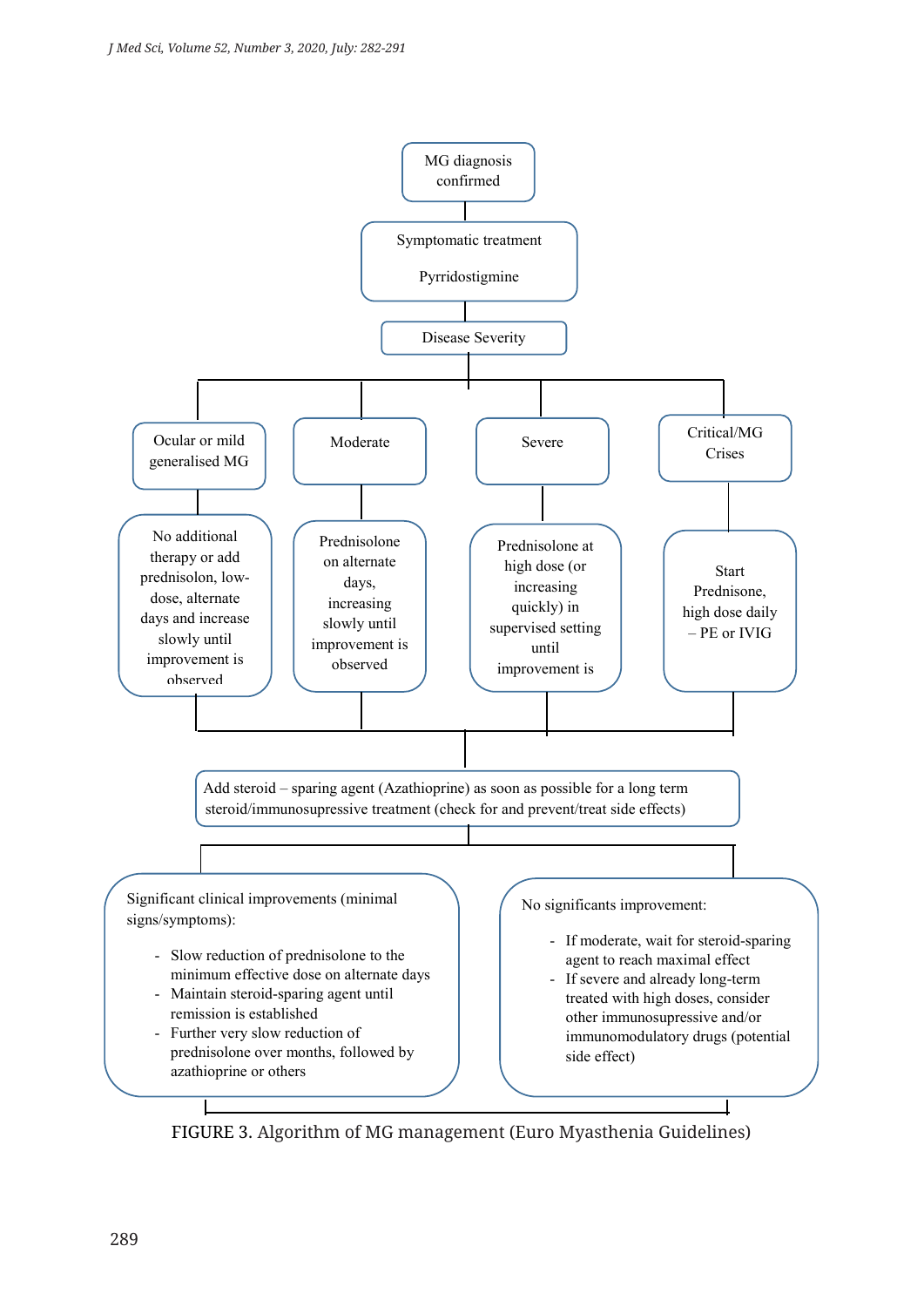Patient I was given AChE and corticosteroid therapy. Administration of therapy was according to the patient's MG degree and onset of the disease in order to eliminate MG complaints quickly. Patient II had an acute severe MG, the patient did not respond to AChE and corticosteroid administration. The patient experienced improvement by administering TPE which was the treatment of choice for acute exacerbation of MG. Both patients were consulted to the Medical Rehabilitation department to get physiotherapy to support the success of MG therapy.

# **CONCLUSION**

It is concluded that in 2 cases of dysphagia with MG, it is necessary to determine the degree of the disease that would determine the management. The first case receives oral AChE and corticosteroids therapy and give a good response. The second case is given oral and intravenous AChE and corticosteroids therapy, and does not experience improvement. Giving plasmapheresis give a good response. Multidisciplinary collaboration of otolaryngologist, neurologist and other disciplines are needed to obtain an optimal results.

# **ACKNOWLEDGEMENT**

We would like to thank patients who have been subjects in this study. There is no conflict of interest.

# **REFERENCES**

- 1. Kuhn MA, Belafsky PC. Functional assessment of swallowing In: Johnson JT, Rosen CA, editors. Bailey's head and neck surgery-otolaryngology, 5th edition. Philadelphia: Lippincott Williams & Wilkins, 2014:825-36.
- 2. Ramalho S, Pereira S, Oliveira P, Morais H, Lima N, Conde A.

Dysphagia as a presenting symptom of myasthenia gravis: case report. Int J Otolaryngol Head Neck Surg 2014;3:23-5.

https://doi.org/ 10.4236/ ijohns.2014.31005

3. Ho S & Liu A. A co-occurence of serologically proven myasthenia gravis and pharyngeal-cervicalbrachial variant of Guillain-Barre syndrome. Case Report Neurol Med 2019; 4695010.

https://doi.org/10.1155/2019/4695010

4. Marshal M, Mustafa M, Crowley P, McGovern R, Ahem E, Ragab I, *et. al.* Misdiagnosis of myasthenia gravis presenting with tongue and palatal weakness. Oxford Medical Case Reports 2018;8:235-7.

https://doi.org/10.1093/omcr/omy052

- 5. Kumai Y, Miyamoto T, Matsubara K, Yamashita S, Ando Y, Orita Y. Assessment of oropharyngeal swallowing dysfunction in myasthenia gravis patiens presenting with difficulty in swallowing. Auris Nasus Larynx 2019; 46(3):390-6. https://doi.org/10.1016/j. anl.2018.10.004
- 6. Liabres M, Molina FJ, Miralles F. Dysphagia as the sole manifestation of myasthenia gravis. J Neurol Neurosurg Psychiatry 2005; 76(9):1297-300. https://doi.org/10.1136/ jnnp.2004.038430.
- 7. Aslam M, Vaezi MF. Dysphagia in elderly. Gastroenterol Hepatol 2013;9(12):784-95.
- 8. Pavel G, Niea S, Mihailescu G, Davidescu I, Anton R, Ciurea R. Myasthenia gravis-problrms in diagnosis. acase presentation. Romanian J Neurol 2013;12:40-2.
- 9. Sieb JP. Myasthenia gravis: an update for the clinician. Clin Exp Immunol 2014;175(3):408-18. https://doi.org/10.1111/cei.12217
- 10. Henning S, Schroeter M. SOP Myasthenia gravis. Neurol Res Pract